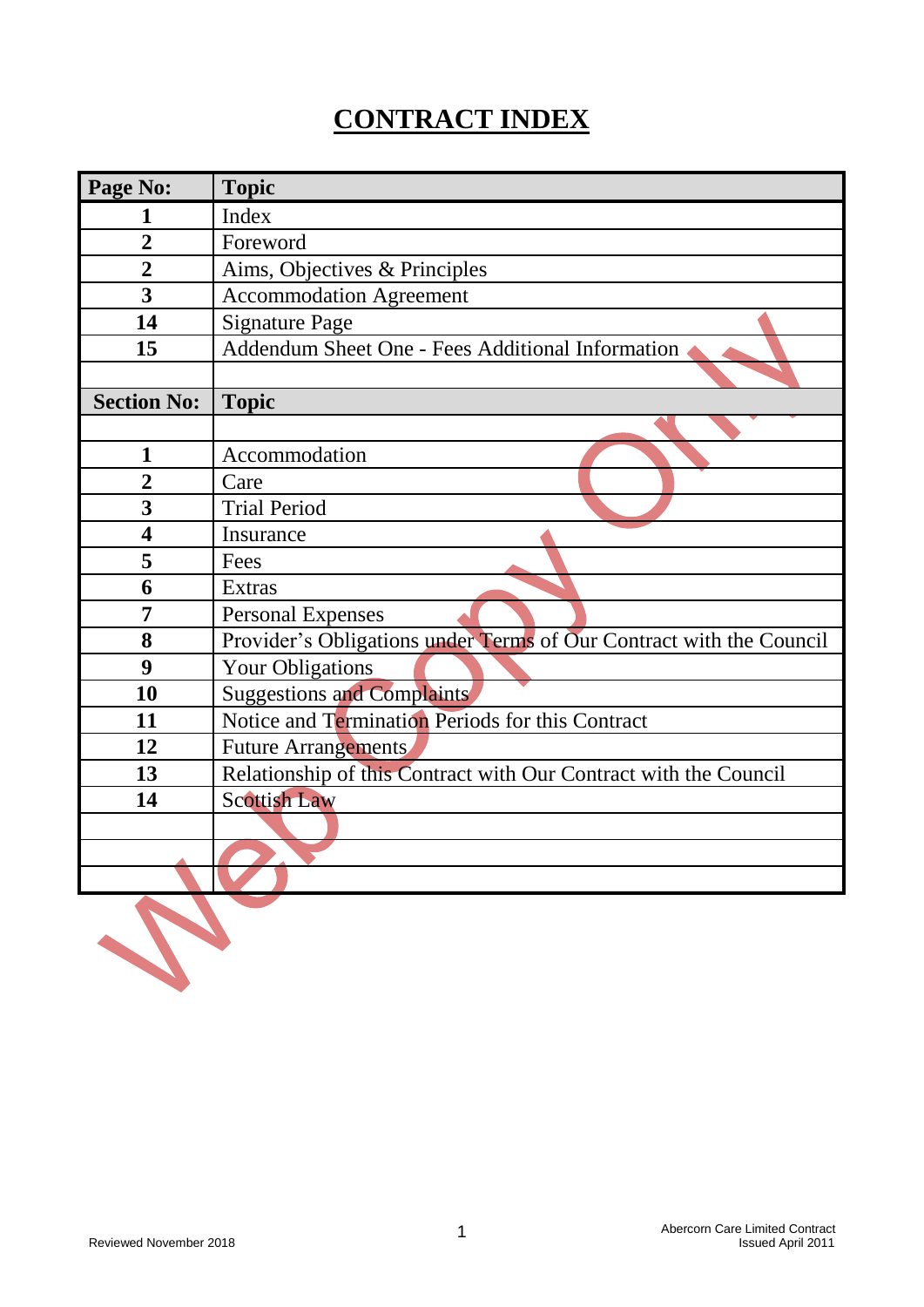#### **Foreword**

Please take time to read this document carefully. If there is anything you are not sure of then ask and we will try to explain it to you. The terms of this contract should be clear enough that you should not need legal advice to understand it. It is important that you take your time to read the contract carefully. You can view a copy of this contract at our web site<sup>1</sup> or ask to have a hard copy of the contract sent to you prior to visiting the Home, thus allowing you to read and peruse it at your leisure. If you feel at all rushed or unsure just ask for time to think and it will be afforded to you. Make certain that you know what Abercorn Care Limited is providing for you under the terms of this contract, what your obligations are and only when you are satisfied, should you or your representative sign.

#### **Aims, Objectives & Principles**

We, the Provider shall meet all your assessed needs in relation to accommodation, meals, activities, support, care, including nursing care. The Service that you receive shall be flexible and designed to meet your needs as specified in your Care Assessment and defined in your Personal Care Plan.

We shall employ and ensure that there are sufficient qualified and suitably trained and experienced staff available to deliver the Service. The Service that you receive shall comply with the relevant **'Health and Social Care Standards - My Support My Life'** which seeks to provide better outcomes for everyone and to ensure that individuals are treated with respect and dignity and that the basic human rights, we are all entitled to, are upheld.

Hard copies of the Health and Social Care Standards can be viewed on-line at [www.newcarestandards.scot/](http://www.newcarestandards.scot/) and on our website [www.abercorncare.com](http://www.abercorncare.com/) under the heading Moving into Care.

Upon request, we shall be pleased to make available our inspection reports issued by the Care Inspectorate in respect of Abercorn Nursing Home which are also available from our web site and on display on the Home's notice board.

We shall follow the requirements set out in this Residency Contract. You and your representative shall be consulted on all significant proposals, which affect your life or comfort, and your views will be respected. You and your representative shall be offered a range of opportunities to give your views, make comments, and offer ideas, both individually and in groups, about the service we, at Abercorn Care Limited provide.

<sup>1</sup> www.abercorncare.com

-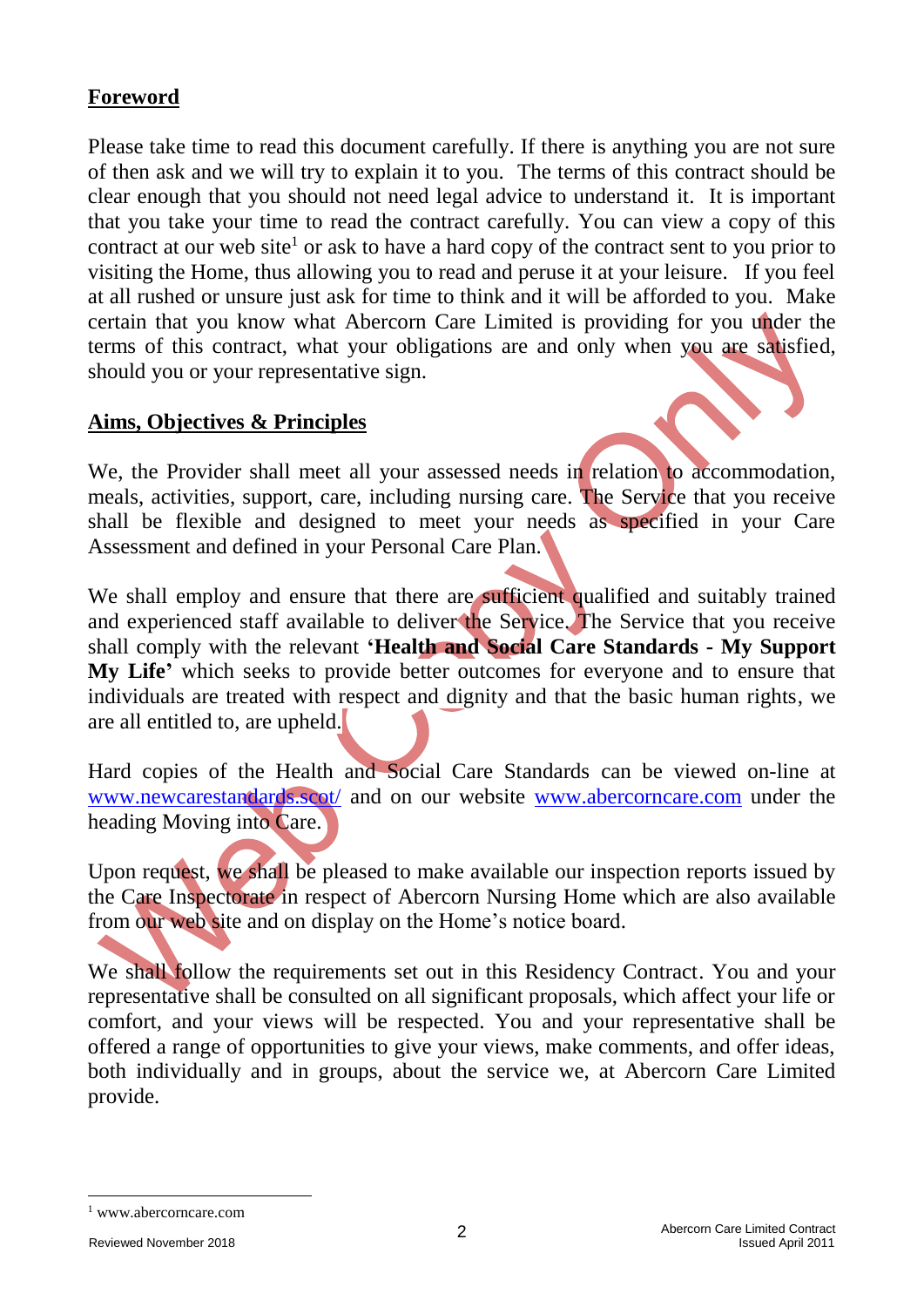#### **Susan V Hill RGN**

Agreement between ………………… ………………… (for the Provider)

And …………………………………...…………………………………… (Resident)

#### **1. Accommodation**

1.1. Your room shall be a single en-suite / single non en-suite [**delete as appropriate**]

- 1.1.1. The allocation of bedrooms within Abercorn Nursing Home is based on availability. Residents have priority on the allocation of room availability.
- 1.1.2. Residents may request a move to a higher standard of room depending on availability, ability to meet any cost implications and suitability of the room in relationship to its location within the Home and the individual's medical and physical condition.
- 1.1.3. Residents who wish to move are to ensure that their requirements are formally notified to the Home's Manager who will undertake the necessary administrative actions to place the individual on the waiting list and to fully explain any implications the move may entail.
- 1.2. Your room will be furnished and maintained in good decorative order. On request a lockable facility will be included within the room. Should you wish, the Provider shall also provide the key for your safety lock fitted to your bedroom door.
- 1.3. No tenancy of any kind is intended to be created in respect of the occupancy of your room. You will only be requested to move from your appointed room if it is necessary, and after consulting you or your representative.
	- 1.3.1. Although every effort will be made to accommodate the Resident in the room of their choosing, the Company in their discretion, reserve the right to move the resident to other accommodation within the Home if required for either medical, social or practical reasons or otherwise in case of emergency or for purposes of repairing, maintaining or redecorating the Home.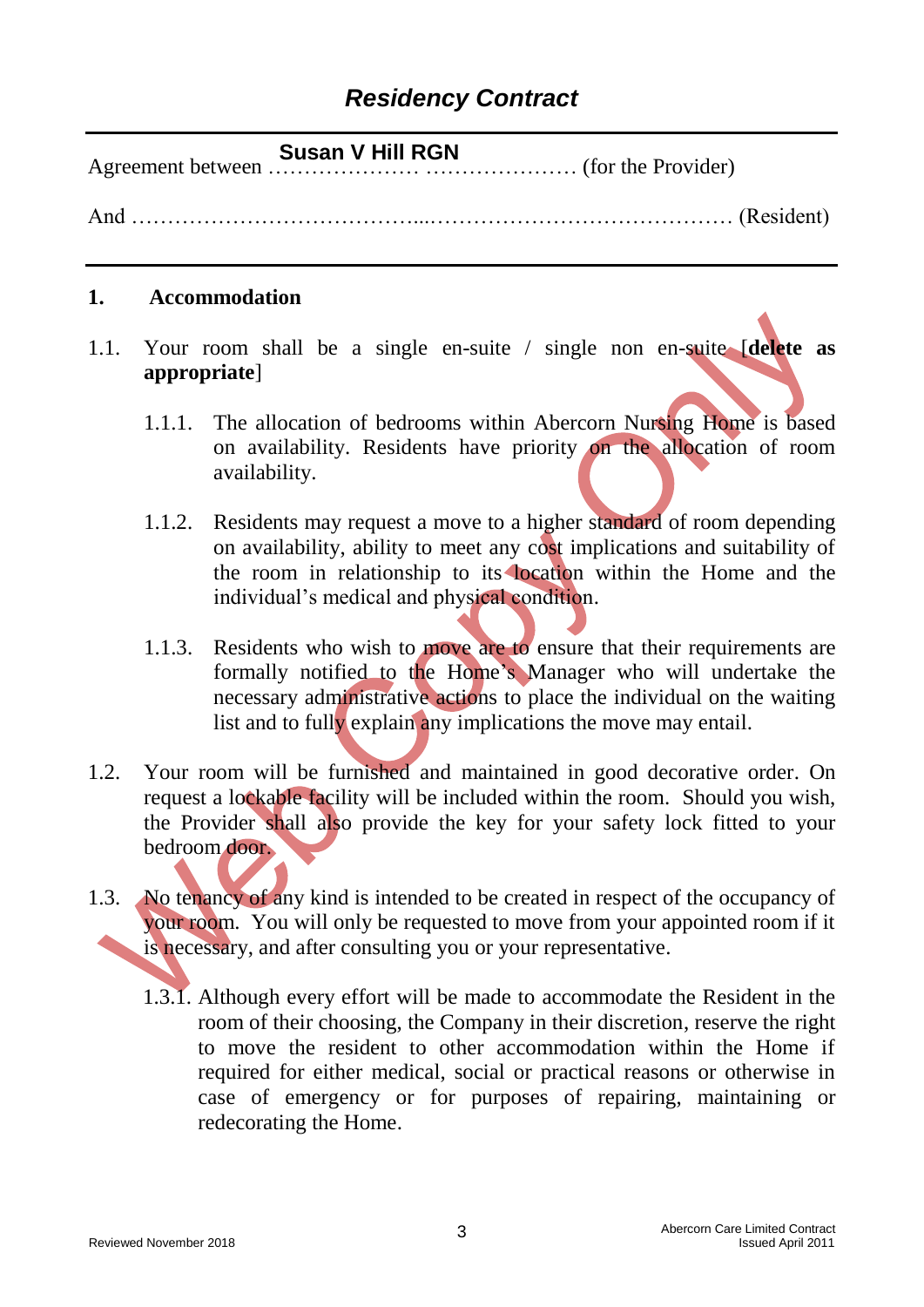- 1.4. You are welcome to bring personal possessions and furnishings into Abercorn Nursing Home to personalise your room, provided that other residents or staff are not inconvenienced or put at risk. The Provider shall give you a written inventory of your possessions and furnishings upon your admission to the Home and shall retain a copy for their records and shall update it as appropriate.
	- 1.4.1. It must be noted that electrical items are subject to testing, to ensure electrical safety, and the Provider cannot allow unsafe appliances to be used within Abercorn Nursing Home.
	- 1.4.2. You are responsible for having electrical equipment safety tested prior to admission to the Home. The Provider shall require evidence that this has been satisfactorily carried out before becoming responsible for subsequent annual safety testing. Repair and replacement of your own electrical equipment remains your responsibility.
	- 1.4.3. Any furnishings and furniture that you wish to bring into the Home must comply with the fire safety regulations. The Provider reserves the right to refuse any item brought into the Home if it is considered being a fire risk or other hazard.
- 1.5. The Provider shall supply light and heat and shall explain to you how you may control the temperature in your room.
- 1.6. The Provider will ensure that your room is in good decorative order. If you choose to have your own room decorated to reflect your own taste you will meet any additional costs incurred.
- 1.7. The Provider will ensure a high standard of cleanliness in your room and throughout the Care Home.
- 1.8. The Provider shall provide you with bed linen and towels for your own use together with a laundry service for your personal clothing, except dry cleaning.
	- 1.8.1. To allow individual choice, flannels and other basic toiletries are deemed to be the responsibility of the individual, although on request the Home will obtain these items on your behalf and have the cost added to your account.
	- 1.8.2. Bed linen shall be changed weekly and as necessary. Personal laundry must be labelled and machine washable. If you require assistance labelling clothes, the Provider shall be pleased to help.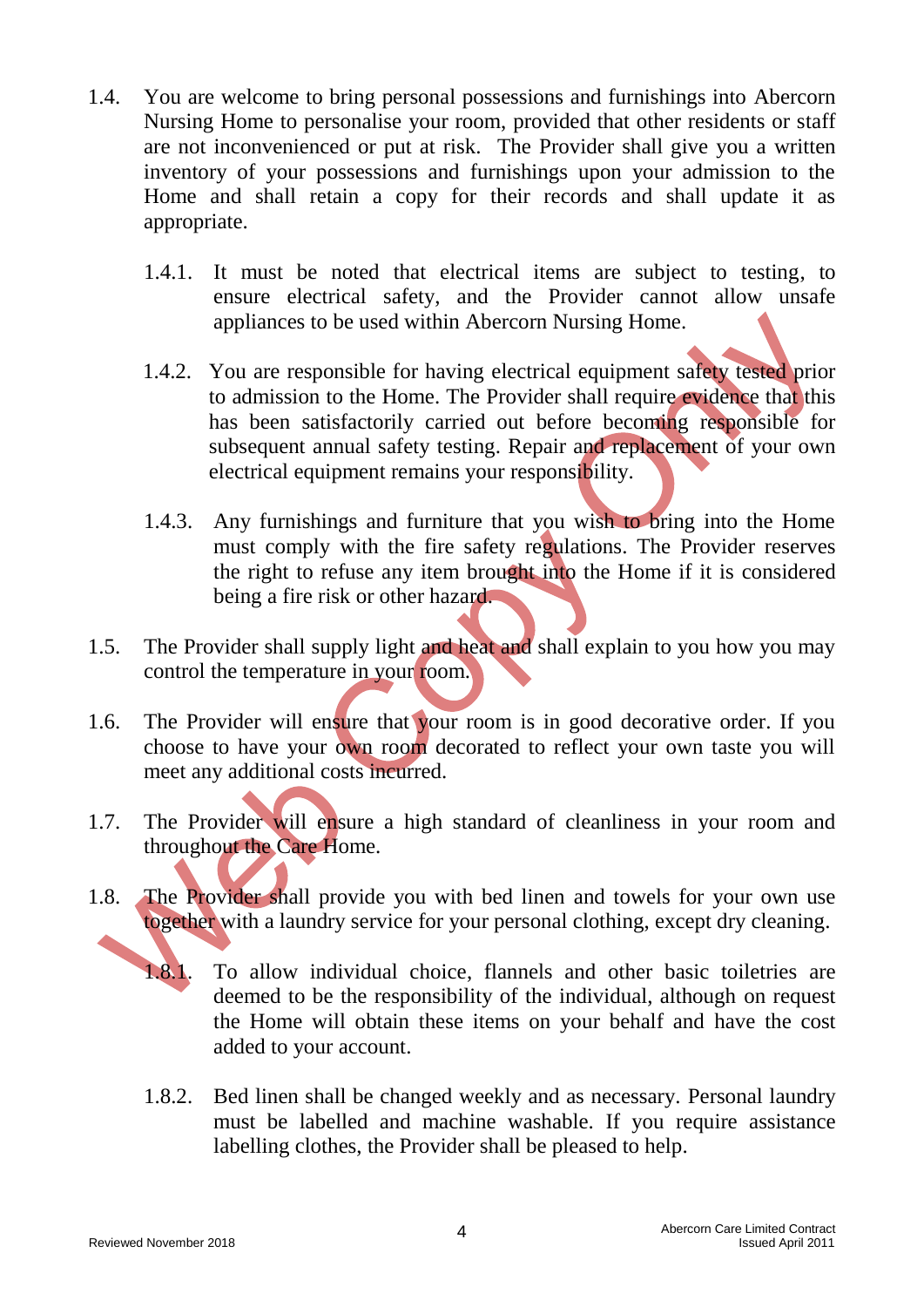- 1.8.3. As the washing machines are of an industrial type, clothing may wear out quicker than when using a domestic appliance. Please note that the Provider is not responsible for supplying you with personal clothing.
- 1.9. The facilities provided in the Home shall include unrestricted use of the Resident's bedroom, lounges and other communal rooms, sanitary facilities and gardens.
	- 1.9.1. Residents are free to come and go from the Home unless there are identified and recorded individual risks requiring different arrangements. Abercorn Nursing Home staff are to be made aware by the individual or a family member/friend prior to any resident leaving the building.
- 1.10. The Provider shall ensure you have a choice of menu for breakfast, lunch and evening meal which will accommodate your dietary needs and as far as practicable, your personal preferences. Snacks and drinks are available throughout the day and night.
	- 1.10.1. Inadequate dietary intake and poor nutritional status is always a primary concern for the elderly. Abercorn Care Limited's policy<sup>2</sup> on this matter is designed to ensure all staff are aware of the importance of food, fluid and nutritional intake for residents and that meal times and snacks help to promote quality of life and social function for the individual.
- 1.11. The Provider implements a policy of 'No Smoking' including Cigarettes, E-Cigarettes and Vaporizers, throughout all Abercorn Care Limited's Homes including all public rooms and bedrooms. However, an area outside the Home is set aside for smokers.
- 1.12. You are free to consume alcohol if you wish. If the Provider has concerns about the effects on you, your medication and or other residents or members of staff, we shall review this together and record in your Personal Care Plan.

## **2. Care**

2.1. The Provider undertakes to give you personal care in accordance with your assessed needs, both nursing and personal, and to develop your Personal Care Plan. A copy of which is available on request. The Provider shall develop this with you into a more detailed personal plan during your trial period in the Home. The Provider shall then review this with you as required, and at least every six months.

-

<sup>2</sup> Nutrition Policy – Part 2 Serial 09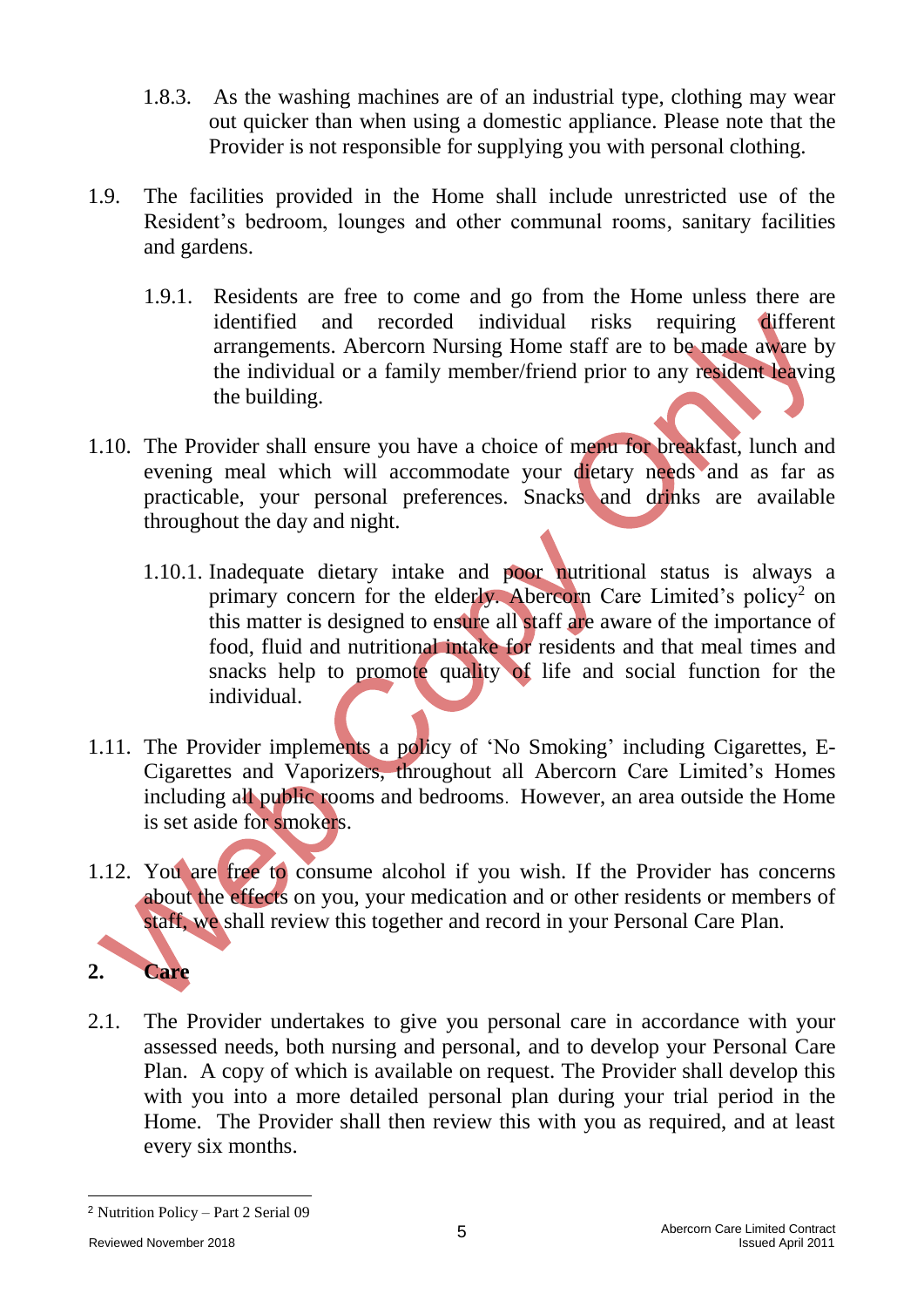- 2.2. Your Home's Manager shall arrange a formal review of your placement at the end of your trial period and shall inform you and/or your Representative of subsequent review arrangements.
- 2.3. The Provider shall assign a named member of our Staff to you as a key worker to be responsible for overseeing your day-to-day care, and to discuss with you your care needs on an ongoing basis.
- 2.4. You may retain the services of your own General Practitioner (GP), if the GP so agrees or the Provider shall assist you to transfer to a local GP. If you register privately with a GP, the supply of drugs and medications will also be private and any charges arising will be made accordingly.
- 2.5. The Provider undertakes to enlist the support of the NHS as necessary for routine health checks and to enable you to remain in Abercorn Nursing Home in the event of illness, should you so wish, and unless your GP recommends alternative arrangements.
- 2.6. The administration of your medicines shall be discussed and agreed with you and shall be recorded on your personal Medication Administration Record.
- 2.7. There will be a choice of social and recreational activities if you wish to participate. You will be consulted in the planning and involvement in these activities.

#### **3. Trial Period**

3.1 The first four weeks of your stay will be regarded as a 'Trial Period' to ensure that Abercorn Nursing Home is suitable for you. This period may be extended by agreement by either party to allow for further consideration of your care needs.

### **4. Insurance**

- 4.1 Whilst the Provider has insurance covering all aspects of the provision of the Service, this does not extend to your personal property. The Provider shall make good any loss or damage to your property which is the result of their negligence, but you may wish to make your own arrangements to insure all personal property which you bring into Abercorn Nursing Home. Further details of the Provider insurance covers shall be made available upon request.
- 4.2 The Provider shall not be held liable for any items of personal possessions and furnishings not notified to us for inclusion on the inventory.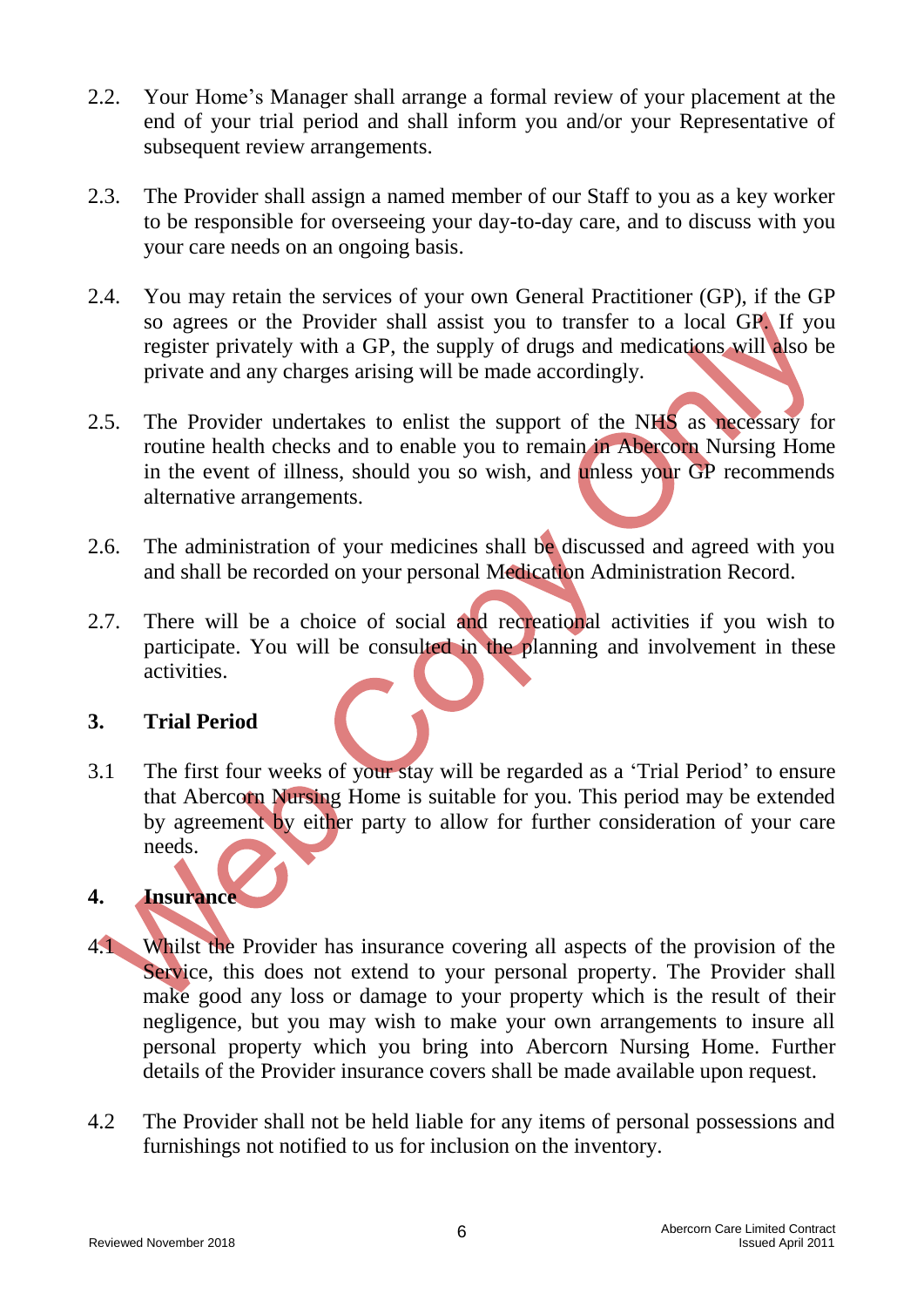#### **5. Fees**

- 5.1 The weekly fee shall be **£ /week** and which it is agreed shall cover the provision of all services listed in item one and two above from **00/00/2018**. This will be paid monthly in advance. The amount of fees indicated above will remain unchanged until and unless four weeks written notice of a change is given by the Provider. Fees are reviewed on an annual basis in January.
- 5.2 Arrangement for payment can be undertaken by a variety of methods to suit the individual. These include standing order or cheque made payable to Abercorn Care Limited.
	- 5.2.1 Where you fail to pay an invoice within 14 days from the due date, then the Provider may be forced to take legal action to recover the debt. Any outstanding debts not paid within 60 days will be subject to an interest charge at the Bank of England Base Rate plus 8%.
- 5.3 If you are admitted to hospital the Provider will retain your room for six weeks. This period may be extended if necessary. You will be required to continue to pay your contribution throughout your hospital stay.
	- 5.3.1 If you are admitted to hospital and you are in receipt of Free Personal and/or Nursing Care payments, you shall be entitled to continue to receive this for the first 14 days, after which you are required to pay the full weekly fee thereafter.
	- 5.3.2 Upon your discharge from hospital your entitlement to Free Personal and/or Nursing Care will normally be reinstated by the Council.
- 5.4 If you terminate your placement at Abercorn Nursing Home without giving the required notice as detailed in Section 11, your fees will be charged at the normal weekly rate for the unexpired notice period.
- 5.5 In the event of your death, your fees shall be chargeable for a further three days (or less if your room is reoccupied within this period) after which this Contract will terminate. Under normal circumstances the Provider shall ask that your room be cleared within three days. If there has been any overpayment or we have been holding money on your behalf this will be refunded to your Estate.
- 5.6 It is agreed that the weekly fee confirmed in section 5.1 above will be paid to the Provider for a minimum of two years. If after this period the Resident's capital or personal income is reaching the Local Authority funding threshold this should be brought to the attention of the Provider and the Council responsible for the Resident as they may be eligible for higher levels of financial support from the Council.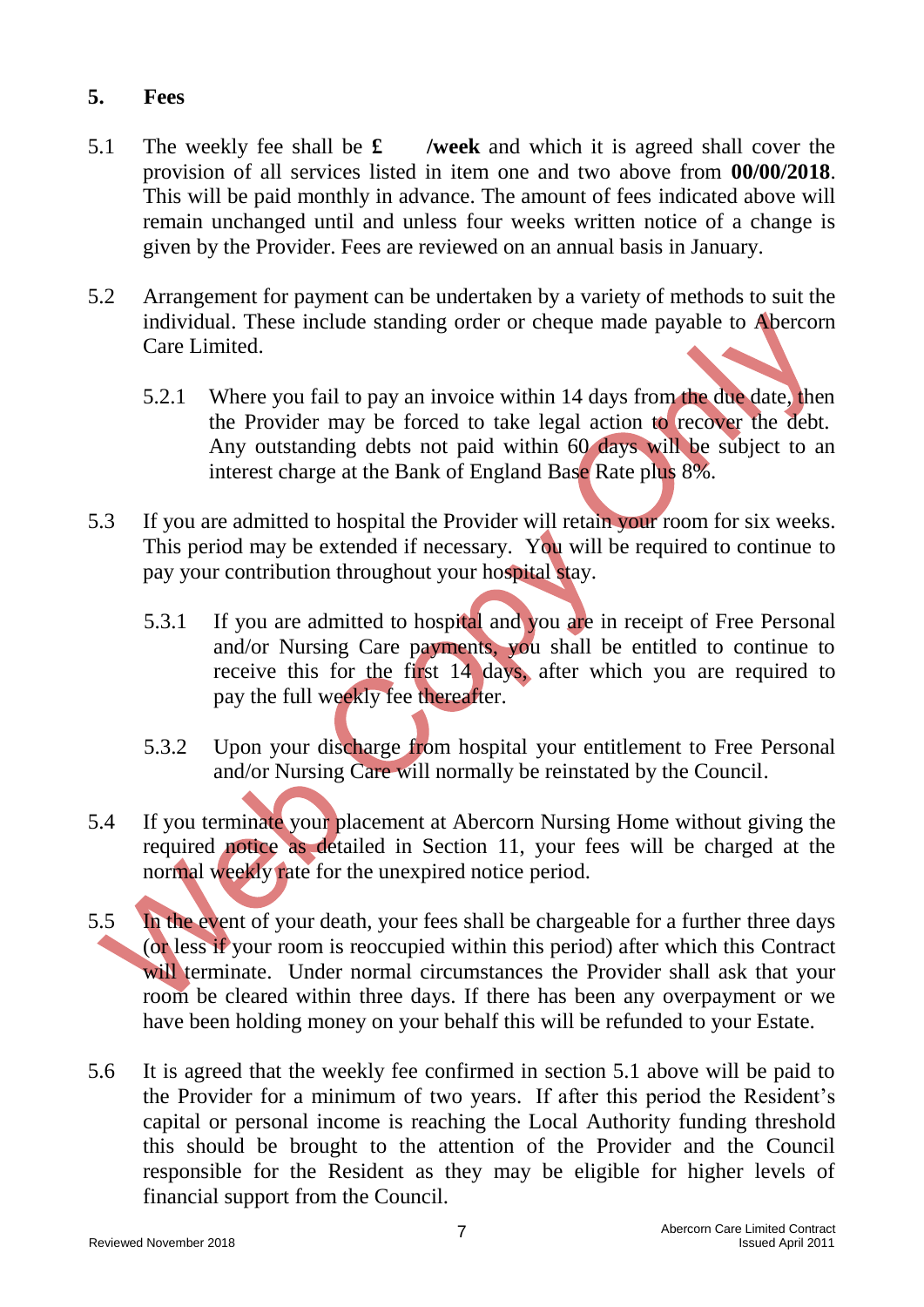5.6.1 The Provider confirms their commitment to the continued provision of care for self funders, under Route 3 of the Free Personal and Nursing care contractual routes, when they become eligible for Local Authority funding. However, the Provider retains the right for full consultation and must be given **one months prior notice** to any formal decision being taken regarding retention of residency or changes to funding levels being agreed.

#### **6. Extras**

6.1. The Provider can arrange the following extra services in addition to those covered by the Contract Price for your Care and Accommodation. You will be responsible for the payment of these services and we will advise you of their cost beforehand.

List of extras, examples of which may include:

- Hairdressing
- **Chiropody**
- Newspapers
- Dry cleaning
- Outings, Taxis fares
- Private telephone line rental and calls

In the absence of free provision by the NHS, the following may also be provided, but shall be charged in addition to the Contract Price for your Care and Accommodation.

- Private optical, dental services & chiropody
- Physiotherapy
- **Transportation and staff escorts to and from medical appointments** 
	- Cost of specialist equipment not already available in the Home
- 6.2. The Provider shall issue you with an invoice detailing any sundry expenses, in arrears, in respect of any extra services or purchases that you have requested Abercorn Care Limited to arrange or provide on your behalf.

#### **7. Personal Expenses**

7.1. The Provider does not handle residents' finances. If the Resident requires any money, the Home's Manager or Deputy is authorised to issue it from the Home's petty cash fund or make a direct purchase on your behalf, the cost then being added to the individual resident's sundries invoice.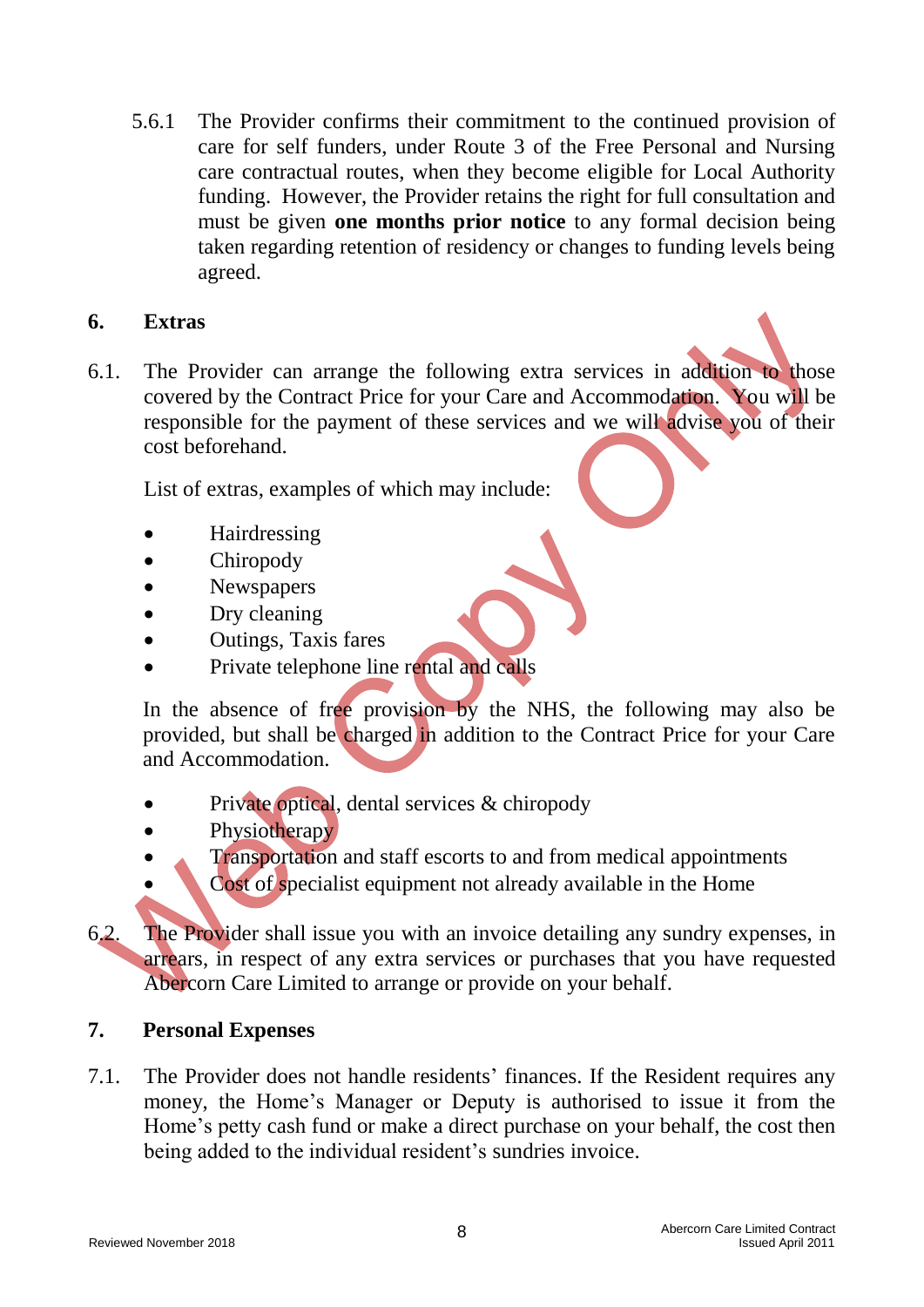7.1.1. The Provider does not have the expertise to look after Resident's finances and feels to do so could have implications which may bring about a conflict of interest. Hence, the Provider's stance is to remain impartial in the matter of Residents' finances.

#### **8. Provider's Obligations under the Terms of Route Two Contract with the Council.**

#### **The Provider agrees:**

- 8.1 to ensure that the Abercorn Care Limited complies with the conditions of registration and maintains always the standard of care required by the Care Inspectorate and the Council.
- 8.2 to participate in an assessment in conjunction with the Council of your needs and the development of your personal plan.
- 8.3 to allow you as much personal freedom as possible, and only to restrict your movements for your personal safety or the safety of others or to the extent agreed in advance with you and the Council or in compliance with the Adults with Incapacity (2000) Scotland Act.
- 8.4 to contact your Representative if you are involved in an accident or incident.
- 8.5 to ensure, on request, safekeeping for your personal effects required to be brought into Abercorn Nursing Home up to such limit of value as we may from time-to-time determine. Further details shall be made available upon request.
- 8.6 to treat all information relating to you as confidential and to ensure that you and/or your Representative have access to your Personal Plan and any other information relevant to you.
- 8.7 to assist you, where possible, to maintain a lifestyle of your choice.
- 8.8 to recognise, support and assist you in maintaining links with your local community provided this does not interfere with the freedom of the other residents within Abercorn Nursing Home.
- 8.9 to ensure you can make and receive telephone calls in private.
- 8.10 to welcome your visitors to Abercorn Nursing Home without prior notice, at all reasonable times, provided their visits do not inconvenience other residents.
- 8.11 to support you if you decide to refuse to see visitors and if requested we will advise visitors of your decision.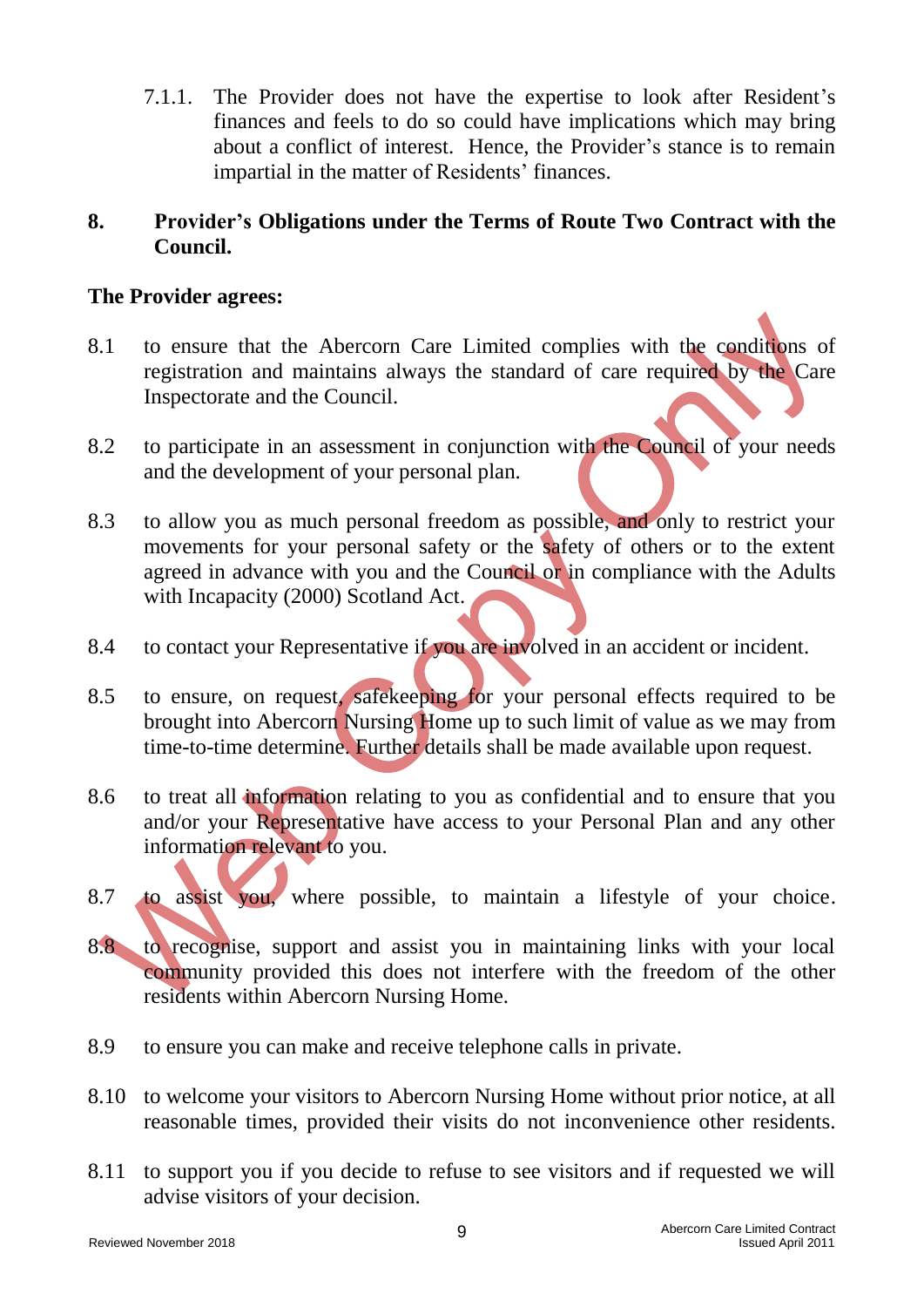- 8.12 to ensure that Abercorn Nursing Home staff are not permitted to become an executor in respect of your Will.
- 8.13 to ensure that Abercorn Nursing Home staff are not allowed to receive hospitality and acceptance of gifts (including gifts of money) from you or your family, unless this has been previously agreed with the Provider.

#### **9. Your Obligations**

#### **You agree:**

- 9.1 to inform the Provider of any medication that you administer yourself and allow the Provider to monitor this.
- 9.2 that you have a responsibility for the safety of Abercorn Nursing Home which you share with others, therefore safety regulations must be observed, and you are asked to note:
	- 9.2.1 fire drills and inspections are carried out at regular intervals and your co-operation is essential.
	- 9.2.2 the Provider has clear guidelines on smoking, alcohol and drugs, which are issued for the protection of all residents and staff.
- 9.3 to inform the Provider any time that you leave Abercorn Nursing Home, whether unaccompanied or with visitors, and to give the Provider an approximate time of return.
	- 9.3.1 The Provider shall not be responsible for you once you are outside the Home if you leave the Home unaccompanied by a member of our staff.
- 9.4 that should you wish to install a telephone in your room, you will be responsible for meeting the costs of installation, rental and call charges.
- 9.5 that you shall not bring a domestic pet into Abercorn Nursing Home. This does not preclude visitors bringing their pets with them during a visit with our agreement and the agreement of the other residents.
- 9.6 to leave permanently Abercorn Nursing Home on termination of this Contract.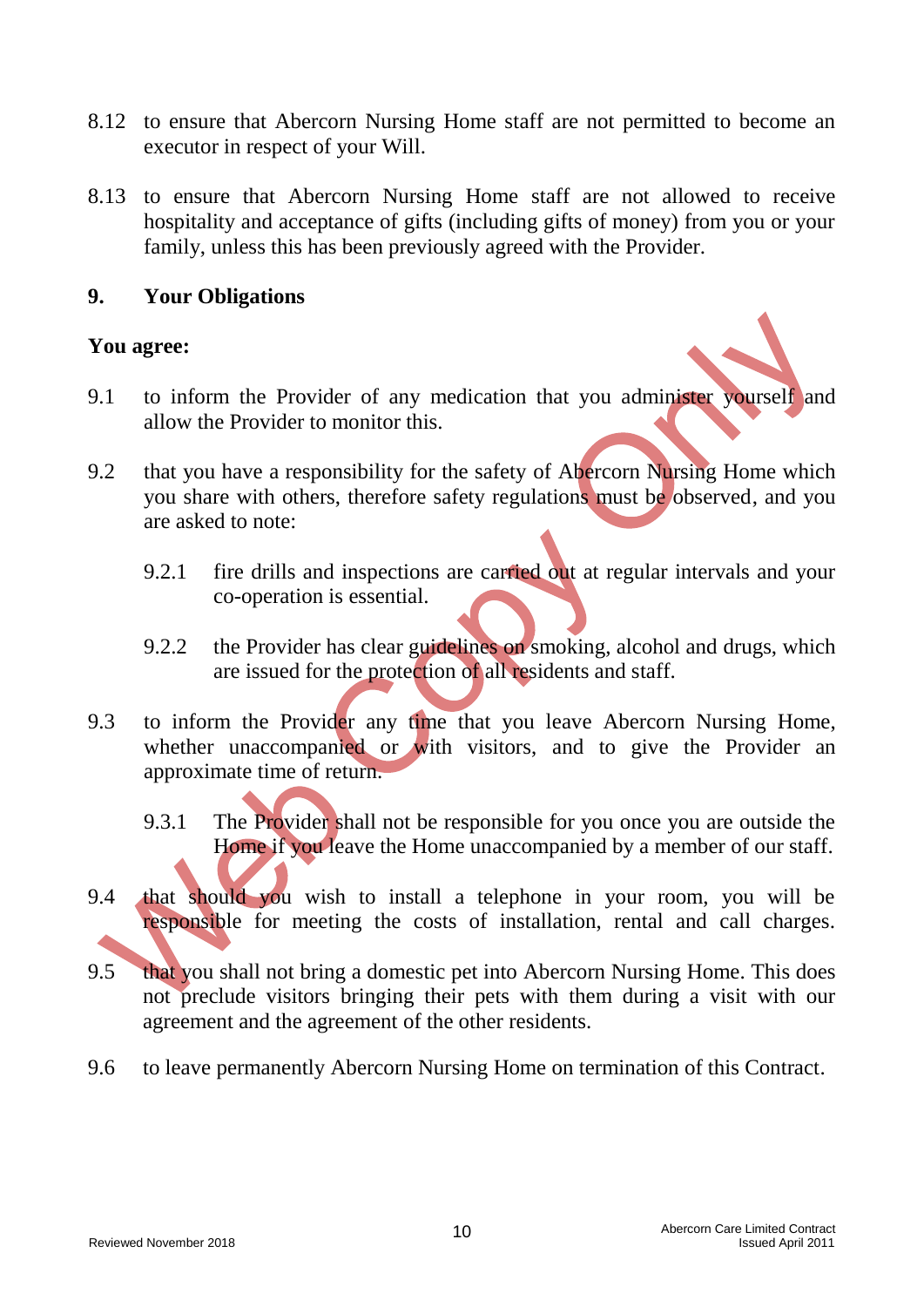#### **10. Suggestions and Complaints**

- 10.1 You are welcome to make comments or suggestions at any time in respect of the service you receive from the Provider.
- 10.2 Should you wish to receive independent assistance or advice the Provider shall help you to contact your relevant advocate.
- 10.3 Should you be dissatisfied with any aspect of our service, you have the right to complain to the Provider as described in Abercorn Care Limited's complaints policy. You may also, wish to contact the Council or Care Inspectorate<sup>3</sup> *(who may be contacted at Stuart House, Station Road, Eskmills, Musselburgh, EH21 7PB).*
	- 10.3.1 The Provider would encourage you to talk to them in the first instance. Your Named Nurse/Carer or the Home's Manager will be pleased to discuss with you or your representative, any concerns that you may have.
	- 10.3.2 If we are unable to resolve the issue to your satisfaction, and you wish to refer your complaint to the Care Inspectorate, we shall assist you to do so.
- 10.4 A copy of our complaint's policies and procedures are included in your resident's information brochure.
- **11. Notice and Termination Periods for this Contract**
- 11.1 Throughout the duration of your initial Trial Period in Abercorn Nursing Home:
	- 11.1.1 You or your Representative may terminate your placement in Abercorn Nursing Home by giving not less than seven days' notice. If you leave before the end of this period, you are still liable to pay the Provider your weekly contribution for the full seven days' notice period.
	- 11.1.2 Following your departure, you will not be required to pay for any day within the remainder of your notice period where your room has been occupied by another resident.

-

<sup>&</sup>lt;sup>3</sup> The OFT report states that the regulator should produce an easy-to-understand document that provides practical information to all older people living in care homes and their representatives about the redress avenues open to them. It is to include information about when and how they can complain to the care home, the Authority, the regulator, the local Government Ombudsman and the Parliamentary Ombudsman, or seek judicial review.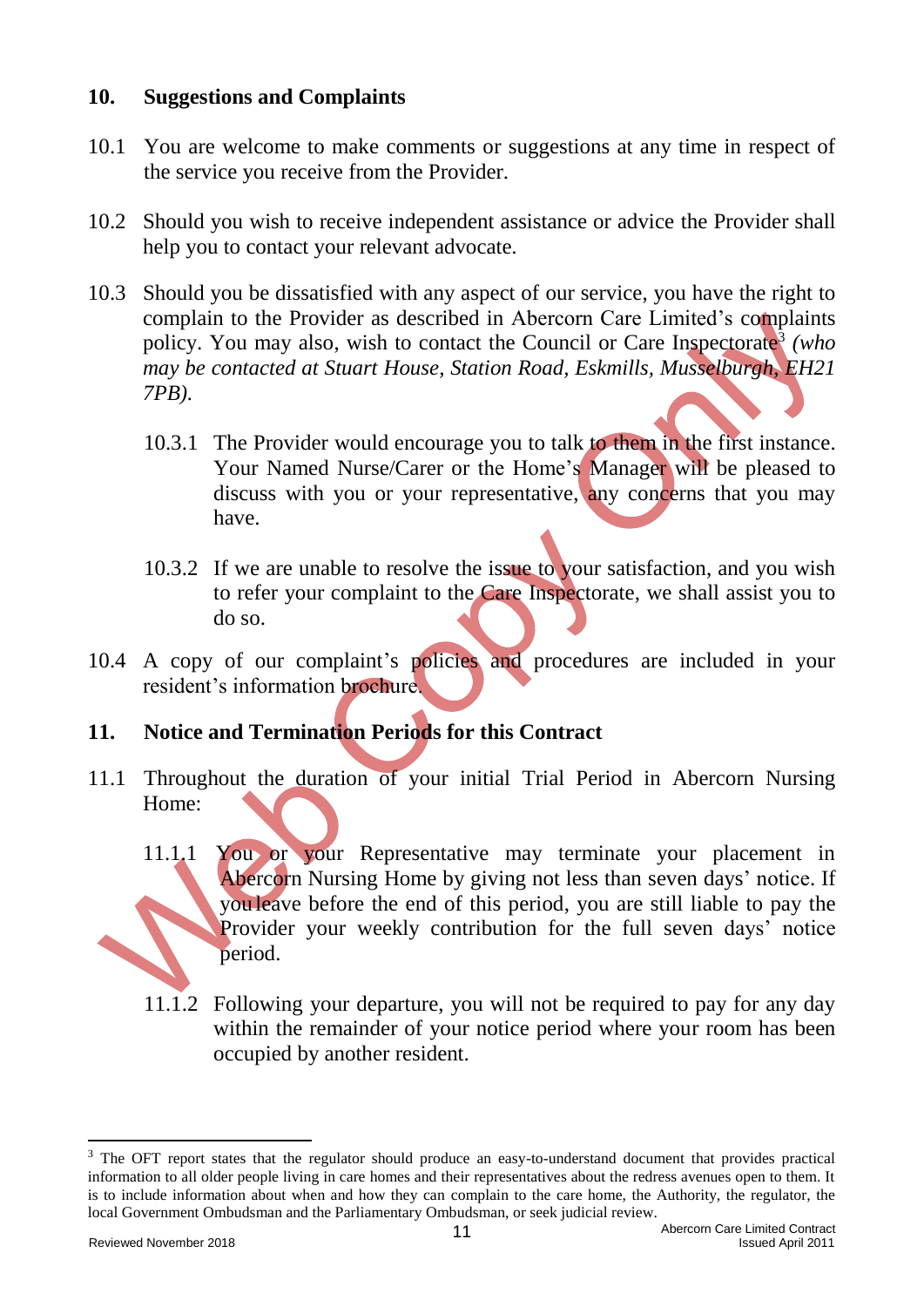- 11.2 After your Trial Period you and/or your Representative may terminate this Contract for any reason by giving not less than one month written notice to the Provider.
	- 11.2.1 If you leave before the end of this period of notice you are still liable to pay the Provider your monthly contribution for the full month's notice period.
	- 11.2.2 Following your departure, you will not be required to pay for any day within the remainder of your notice period where your room has been occupied by another resident.
- 11.3 The Provider cannot tell you to leave Abercorn Nursing Home without a review first being held, involving you/your representative, your Home's Manager and any other relevant professionals involved in your care.
	- 11.3.1 The reasons for the review will be fully discussed, together with possible solutions, before any final decision is made on your continued stay within Abercorn Nursing Home.
- 11.4 After a review has taken place and it is agreed, the Provider shall be entitled to terminate this Contract upon giving you or your representative one month's notice in writing, or less where it is agreed that:
	- 11.4.1 Your physical and/or mental condition deteriorates to the extent that we can no longer provide the service required to meet your assessed needs.
	- 11.4.2 Your behaviour is persistently such that it causes a serious risk to the welfare or is detrimental to the peaceful enjoyment of other residents or poses a serious risk to the safety of staff or visitors to Abercorn Nursing Home.

11.4.3 You have persistently or seriously broken this Contract.

- 11.5 If the Provider must sell Abercorn Nursing Home as a going concern to another care provider, the Provider shall give you not less than four weeks' written notice.
- 11.6 In the unlikely event that the Provider must close Abercorn Nursing Home or make changes to our services to the extent that we are no longer able to retain your placement the Provider may terminate this Contract by giving not less than 13 weeks written notice to you.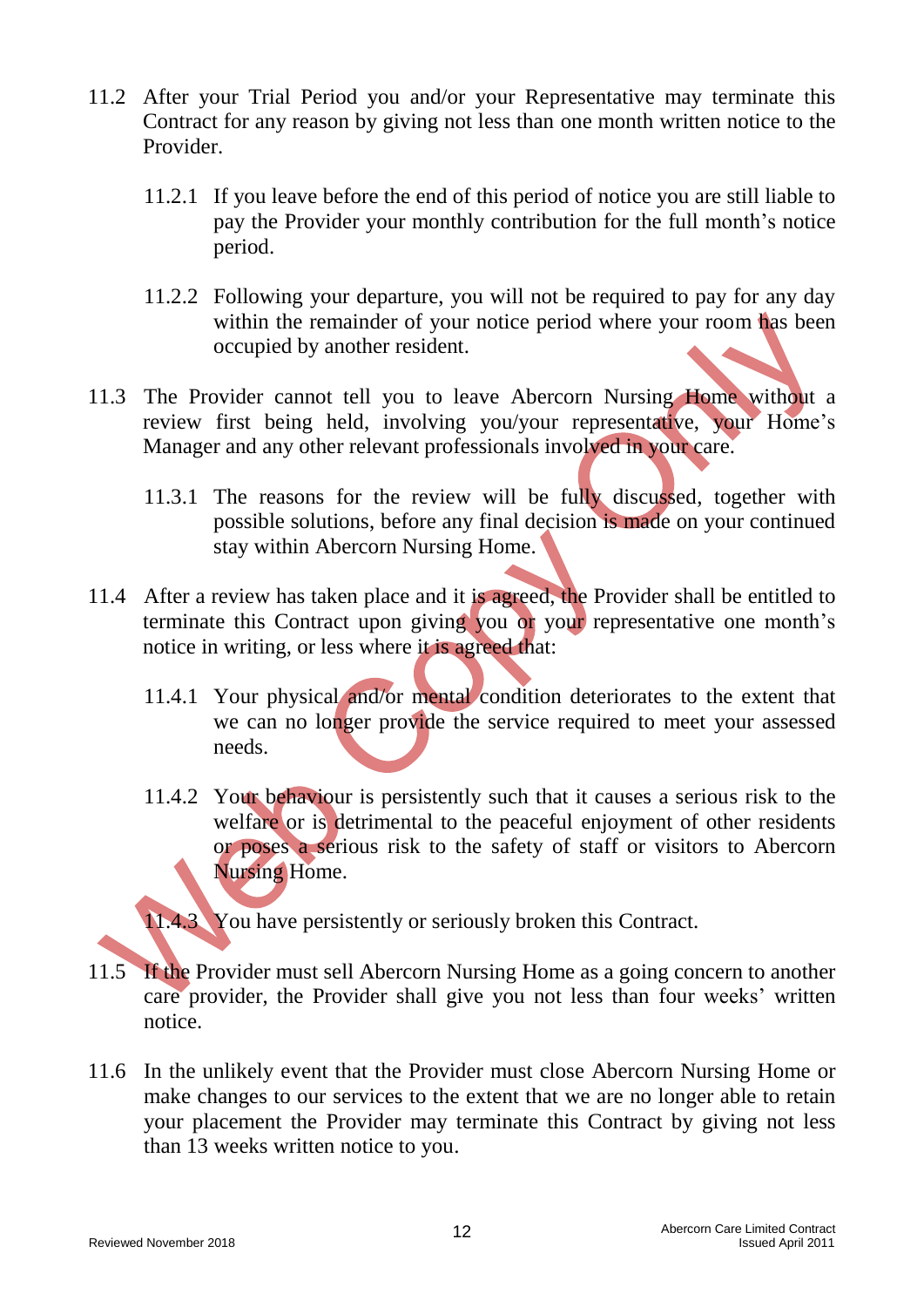- 11.6.1 The Provider shall fully cooperate with you, and/or your Representative to ensure that suitable alternative accommodation is secured.
- 11.7 During any notice period of this Agreement the Provider shall co-operate with you and or your representative to ensure that your needs are met throughout.
- 11.8 In the event of your death, this Agreement shall terminate automatically three days after the date of your death.

#### **12. Future Arrangements**

- 12.1 The Provider will respect your cultural, spiritual and religious wishes related to death and these will be recorded in your Personal Plan and or Advanced Directive.
- 12.2 In the event of your death any items of jewellery, cash, bank books and insurance documents, which have been held in Abercorn Nursing Home for safekeeping, will be forwarded to your next-of-kin, Executor of your Will or legal representative.
- 12.3 In the event of your death any fees outstanding to the Council or Abercorn Nursing Home will be charged to your Estate.
- 12.4 If you have not made a Will and have no known next-of-kin, or legal representative the Provider will forward your personal items to the office of the Procurator Fiscal, who will attempt to trace your relations.
- 12.5 If you do not have anyone who can arrange your funeral, the Provider will make the necessary arrangements in consultation with your Representative or the person responsible for the payment of the costs.

## **13. Relationship of this Contract with Our Contract with the Council**

13.1 Where any of the instructions within this Contract conflicts with the terms of the Contract for the Provision of Free Nursing and/or Personal Care (Route 2) between the Provider and the Council then the terms of the Provider's contract with the Council shall prevail.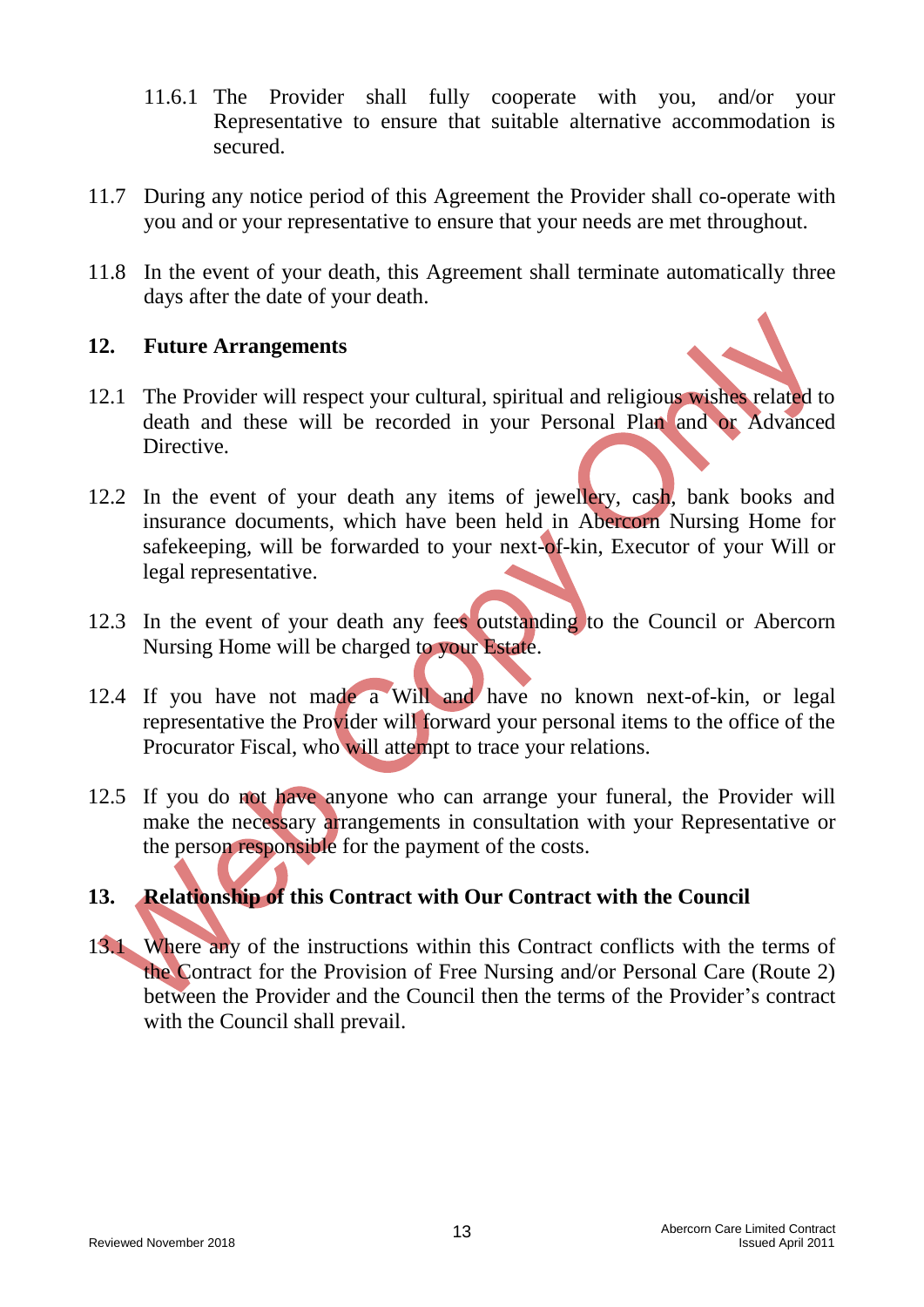#### **14. Law of Scotland**

14.1 The construction, validity, performance and all other matters arising out of and in connection with the Contract shall be governed by the Law of Scotland.

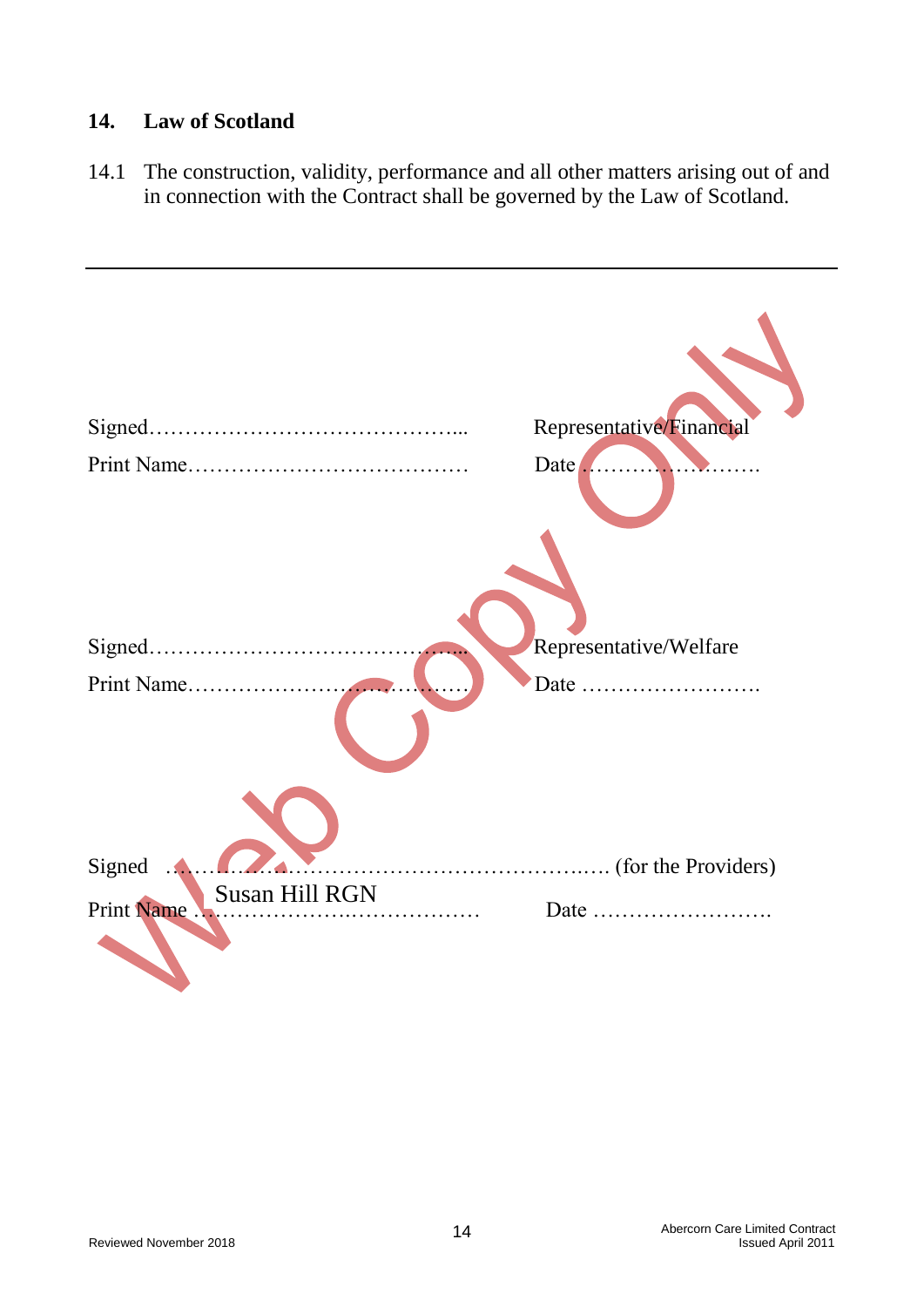### **Addendum Sheet One - Abercorn Care Limited Fees - Additional Information**

Care and accommodation fees range from £950 to £1500 per week depending on room type and location within the Home. Fees are paid monthly, in advance, by standing order and are reviewed annually. Residents are given a minimum of one month's notice of any change in the level of their accommodation/care fees.

#### **The fees cover the following costs:**

- Providing staff to deliver the nursing care and all other services such as cleaning and personal laundry.
- Providing the accommodation i.e. repayments on loans to build or refurbish the home.
- Maintenance of the building and running costs such as heating & lighting.
- The meals service.
- Provision and replacement of furnishings.
- The gardening services.
- Purchase of equipment such as hoists, slings etc.
- The repairs and maintenance services including redecoration.
- Administration services.

Residents over 65 years may qualify for the 'Free Personal and Nursing Care' funding which is at a level set by the Local Authorities, the amount each person is entitled to is reviewed each year. An assessment of need must be carried out by the Council/IJB Social Worker to establish if an Applicant/Resident is eligible for this funding. These payments are paid direct to the Abercorn Care Limited and are then deducted from the total care/accommodation fees, when the Council's payment process has been put in place, with the Resident liable for the balance.

#### **Additional costs:**

There are services available which are not included in the care and accommodation fees and which the Resident must pay for separately. Details are covered in section six to this Contract under extras.